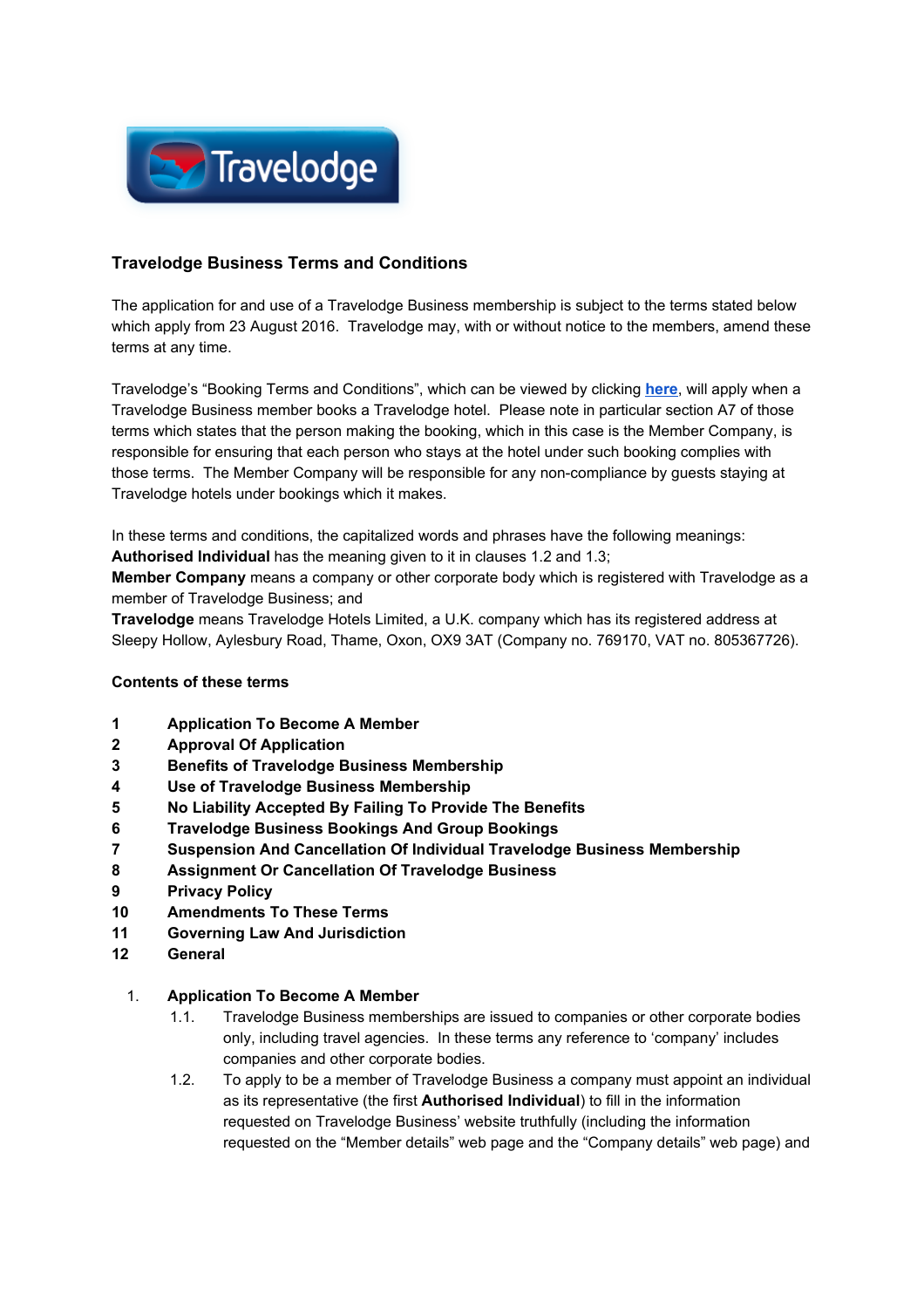to activate the membership following the instructions provided in the membership activation emails.

1.3. A Member Company can add Authorised Individuals using the 'Manage People' function of their account.

### 2. **Approval Of Application**

- 2.1. A company which applies to be member of Travelodge Business will identify an email address and a password which will be used to activate the company's Travelodge Business membership. The company's membership to Travelodge Business will be established after the email address and password are accepted by Travelodge.
- 2.2. Subject to the other conditions stated herein, Travelodge will approve an application to join Travelodge Business if the company estimates that it will book 25 or more nights during the year following the activation of its Travelodge Business membership and during each subsequent year.
- 2.3. Travelodge may at its sole discretion change the number of nights stated in clause 2.2 at any time. If Travelodge makes such change: (a) a company which applies to be a member of Travelodge Business will be notified in the application process; and (b) Travelodge will notify a Member Company by notifying its Authorised Individual.

### 3. **Benefits Of Travelodge Business Membership**

- 3.1. **Booking and Staying**. A Member Company will receive the following benefits:
	- 3.1.1. the Member Company can receive a certain percentage off flexible rates when it makes a booking via the Travelodge Business website;
	- 3.1.2. the Member Company will be able to track and control its travel expenditure via online reports;
	- 3.1.3. hotel rooms on business floors (subject to availability) will be allocated to guests booked by the Member Company, subject to an additional fee at Travelodge's discretion; and
	- 3.1.4. other benefits which may be introduced to Travelodge Business by Travelodge from time to time.
- 3.2. **Travelodge Business account card for selected Member Companies**. A Member Company may apply for a Travelodge Business account card which provides a credit facility to pay for stays at Travelodge's U.K. hotels. A separate application form needs to be completed and submitted to Travelodge to apply for such card. Travelodge Business account cards are issued following a successful application only and are subject to status. Travelodge Business account cards are subject to a separate set of terms and conditions which will be provided to the Member Company to review and agree prior to the issuance of any Travelodge Business account cards.
- 3.3. **Possible additional discount**. If the terms and conditions of an individual promotion (whether for Travelodge Business or not) allow, the discount offered to a Member Company will be accumulative with the discounts offered by such individual promotion.

#### 4. **Conditions Of Travelodge Business Membership**

- 4.1. **Minimum number of nights to book and consume**. A Member Company must book and consume at least the number of nights stated in clause 2.2, as amended from time to time.
- 4.2. **Booking for non-business purposes**. If a Member Company makes a booking for its employees for a non-business purpose, the booking will be valid provided that the Member Company does not use its membership predominantly to make bookings for non-business purposes.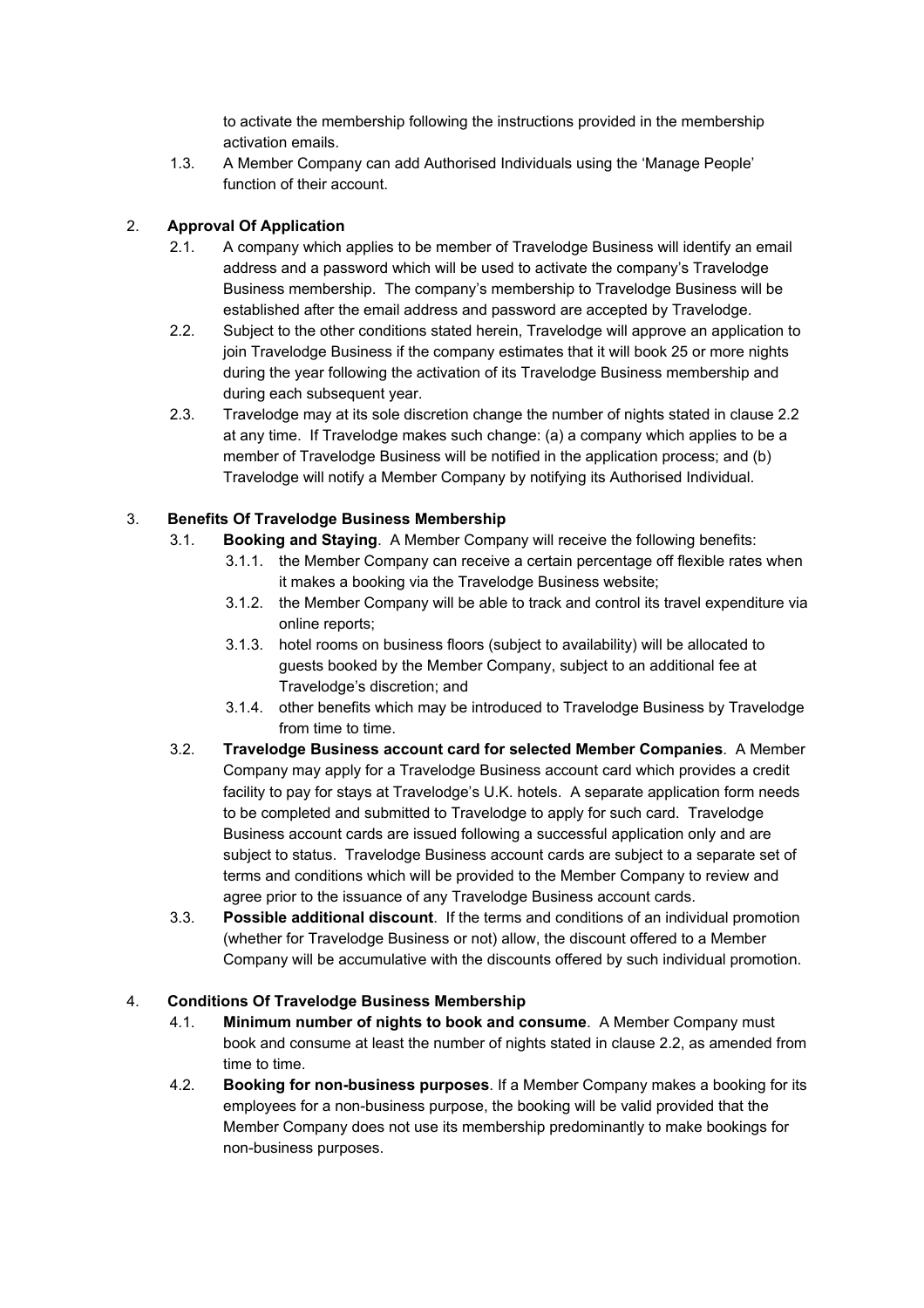4.3. **Password protection**. The Member Company shall be responsible for (a) creating the email address and password used to log in to Travelodge Business, (b) keeping the email address and password confidential and (c) not allowing the email address and password to be used by a third party or any other person who is not authorised by the Member Company.

# 4.4. **Restrictions**

- 4.4.1. A Member Company must not provide its membership benefits offered by Travelodge Business to third parties, for value or otherwise.
- 4.4.2. Travelodge's e-Vouchers may not be used in conjunction with Travelodge Business.
- 4.4.3. The Member Company may not assign or transfer its membership without authorisation from Travelodge.

# 5. **No Liability Accepted By Failing To Provide Benefits**

Travelodge will make all reasonable efforts to make the membership benefits available at all times. However, errors and omissions may occur from time to time. Travelodge will not accept any liability if any of the membership benefits are not available at any time.

### 6. **Travelodge Business Bookings And Group Bookings**

- 6.1. If a Member Company intends to make a booking for 10 or more rooms at the same time, the Member Company can choose to conduct a Group booking.
- 6.2. If the Member Company chooses to make a Group booking the terms and conditions provided to the Member Company in respect of such Group booking will apply and the benefits of membership of Travelodge Business, as detailed in clause 3.1, will not apply to such booking.
- 6.3. Provided that the Group booking is made under the Member Company's name the room nights booked under a Group booking will contribute to the number of nights required under clause 4.1, unless Travelodge expressly states otherwise.

# 7. **Suspension And Cancellation Of Individual Travelodge Business Membership**

- 7.1. If Travelodge believes that any of the following situations exist, it may suspend or cancel with or without notice any Travelodge Business membership (by disabling the email address and password for accessing Travelodge Business) and/or revoke the discount(s) applied to any unconsumed hotel room nights associated with such membership and/or cancel the bookings made under the relevant Member Company's name:
	- 7.1.1. any of the information provided in the application to become a member of Travelodge Business was not true or resulted not to be true;
	- 7.1.2. any of the information provided by the individual is not authorised by the Member Company e.g. the individual is not an employee, director or partner of the Member Company and/or the individual is not authorised by the Member Company to submit the application;
	- 7.1.3. there is any other mis-use of the Travelodge Business membership or violation of these terms and conditions, including but not limited to a breach of clause 4;
	- 7.1.4. the Member Company and/or any of its representatives fail to comply with any terms and conditions applicable to Travelodge Business account cards;
	- 7.1.5. the Member Company and/or any of its guests fail to comply with Travelodge's Booking Terms and Conditions which can be viewed by clicking **[here](https://www.travelodge.co.uk/terms-conditions)**; and
	- 7.1.6. physical, verbal, written or other intimidation or abuse of Travelodge hotels or Travelodge staff.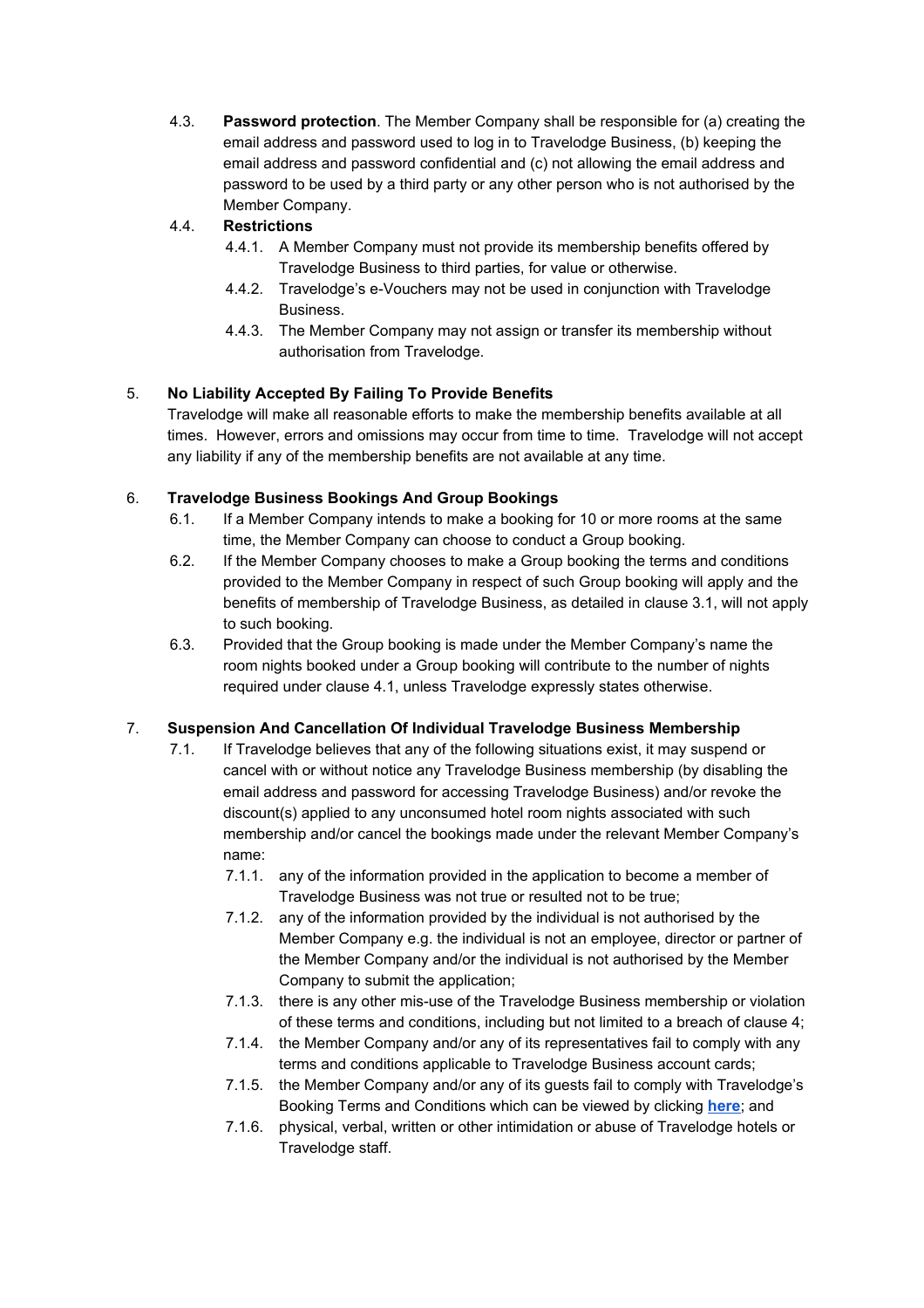- 7.2. The Member Company may apply to cancel its membership by issuing a notice in writing, including by email to businessmembership@travelodge.co.uk. Subject to the Member Company's compliance, if applicable, with the terms and conditions applicable to any Travelodge Business account card, its membership will be cancelled within 14 working days after Travelodge receives such notice.
- 7.3. Upon cancellation of a Member Company's membership to Travelodge Business, all benefits (including any Travelodge Business account card) provided to the Member Company will no longer be available to the Member Company. The cancellation of membership to Travelodge Business does not remove the Member Company from, or limit, its obligations and/or liability (whether accrued or otherwise) under these terms or the terms and conditions applicable to any Travelodge Business account card.

# 8. **Assignment Or Cancellation Of Travelodge Business**

- 8.1. Travelodge may assign, novate or transfer Travelodge Business and/or this contract in whole or part without consent from any Member Company.
- 8.2. Travelodge may cease the entire operation of Travelodge Business at any time at its sole discretion and without liability to any Member Company. If that is the case, Travelodge will issue a notice to the email address provided for contacting the Member Company, or publish a notice on its website.

# 9. **Privacy Policy**

- 9.1. Travelodge processes personal information in accordance with its [Privacy Policy](https://www.travelodge.co.uk/privacy-policy).
- 9.2. The Member Company's attention is drawn in particular to Travelodge's right to send electronic marketing messages to the Member Company's email addresses provided by the Member Company to promote Travelodge Business and related benefits. In Travelodge's electronic marketing messages it will provide opportunities for Member Companies, individual employees of a Member Company and sole traders and partnerships who have signed up as a company in the application process to choose not to receive further marketing messages with respect to Travelodge Business. Travelodge will respect such choice.

### 10. **Amendments To These Terms**

- 10.1. Travelodge reserves the right to change these terms from time to time at its sole discretion with or without notice to the Member Companies, including but not limited to by:
	- 10.1.1. increasing or decreasing the number of nights required to be booked during a year to participate in or continue to stay a member of Travelodge Business;
	- 10.1.2. amending the benefits offered to any or all of the Member Companies.

### 11. **Governing Law And Jurisdiction**

These terms and any non-contractual obligations arising out of or in relation to these terms shall be governed by and will be interpreted in accordance with English law. All disputes arising out of or relating to these terms or any non-contractual obligations arising out of or relating to these terms shall be submitted to the exclusive jurisdiction of the English courts.

### 12. **General**

12.1. **Our liability**: Without prejudice to clauses 5 and 8, Travelodge will not be liable for any losses which are not direct losses nor any losses which are not caused by its breach of these terms. Travelodge's total liability for any and all losses shall not exceed £500. Nothing in these terms will exclude or limit liability for fraud, death, personal injury or any other matter which cannot be excluded or limited by law.